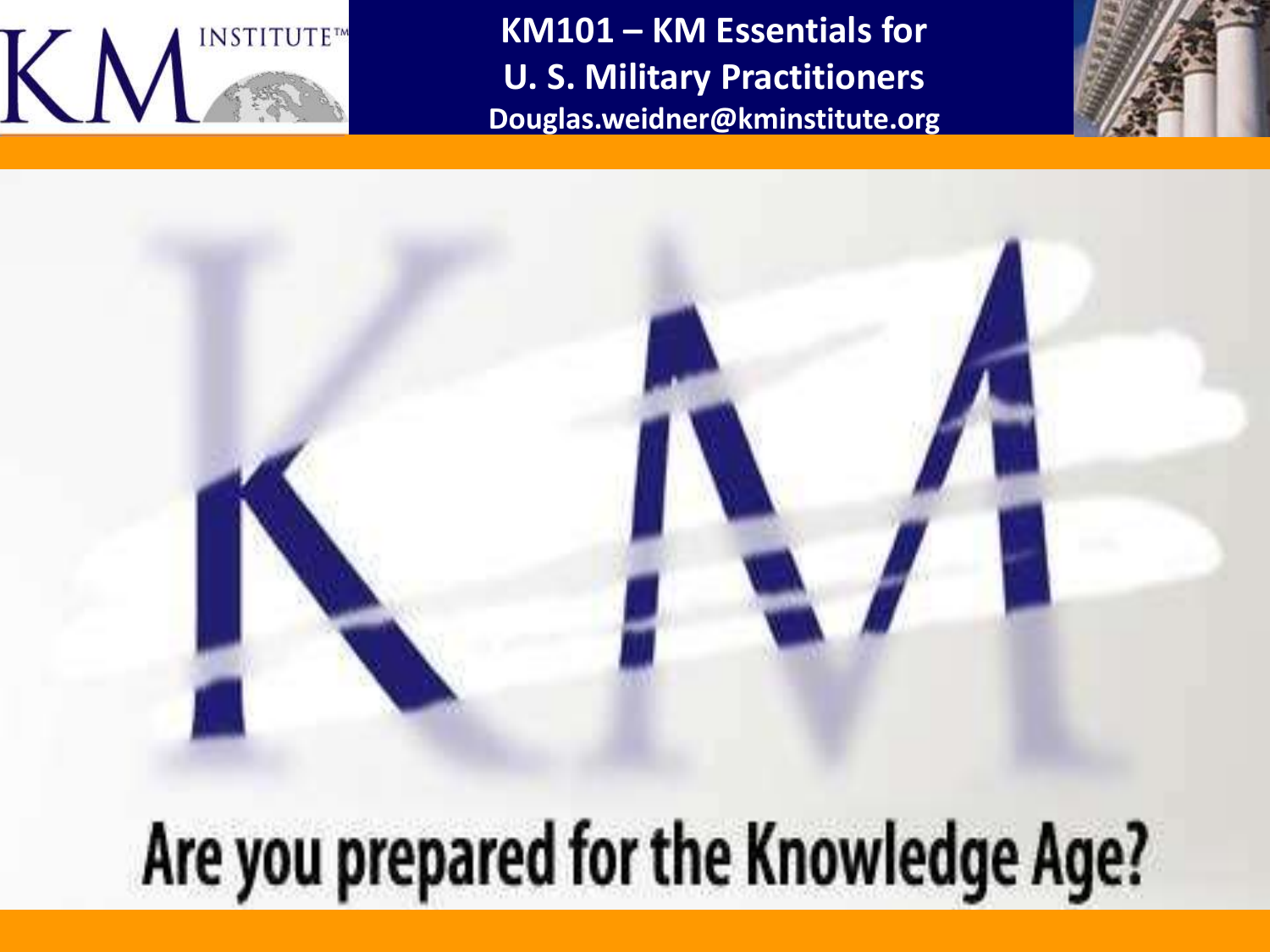**Flash – Hot off the Presses\* K**



## **Of over 350 KM respondents,**

- • **61% of KM practitioners have no formal KM credentials.**
- • **Of those 61%, only 17% are working toward a KM credential**

**\*** *2011 KM Observatory survey to be released late 2011.*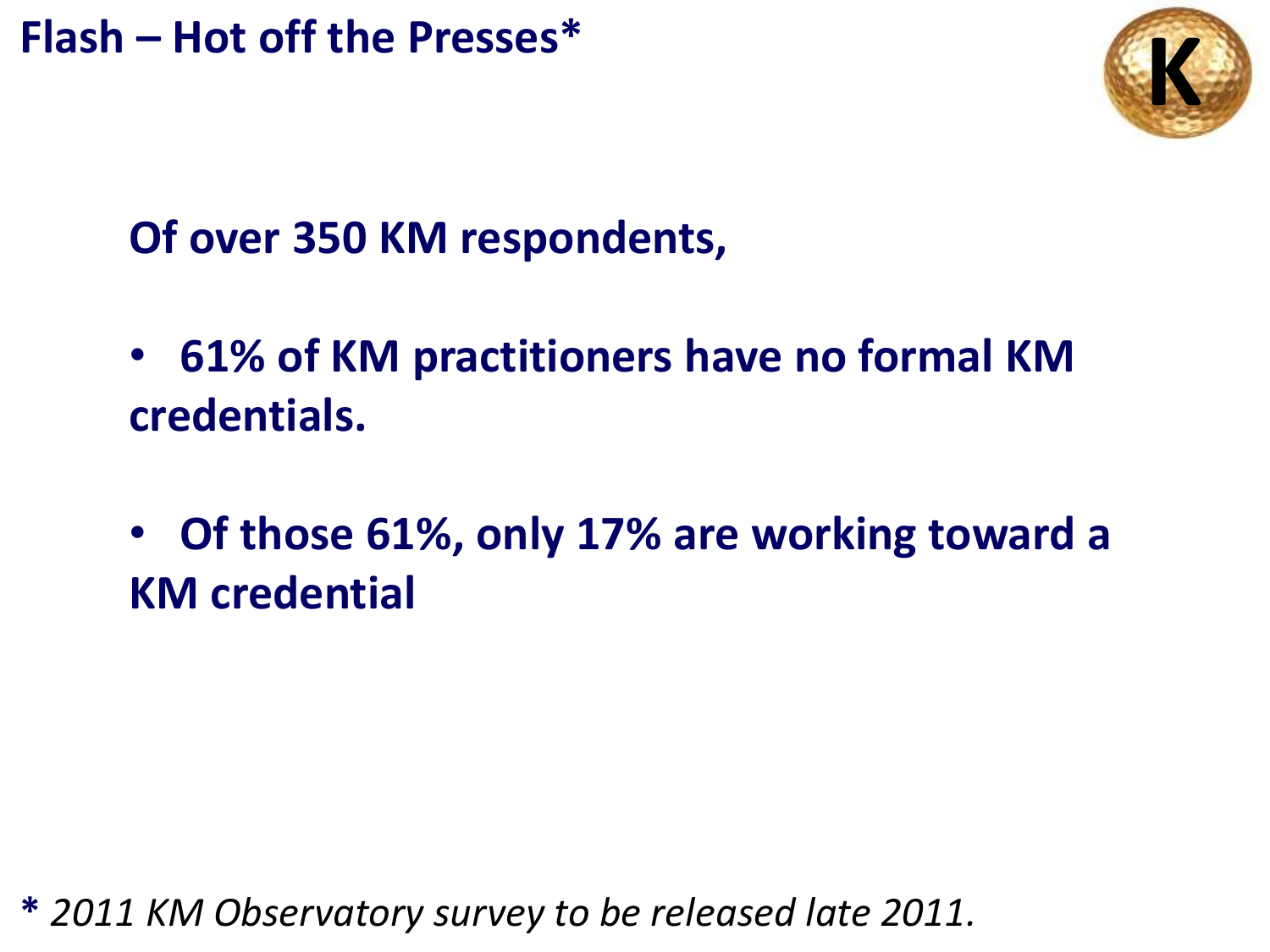

"If you think Knowledge is expensive, try Ignorance in the Knowledge Age."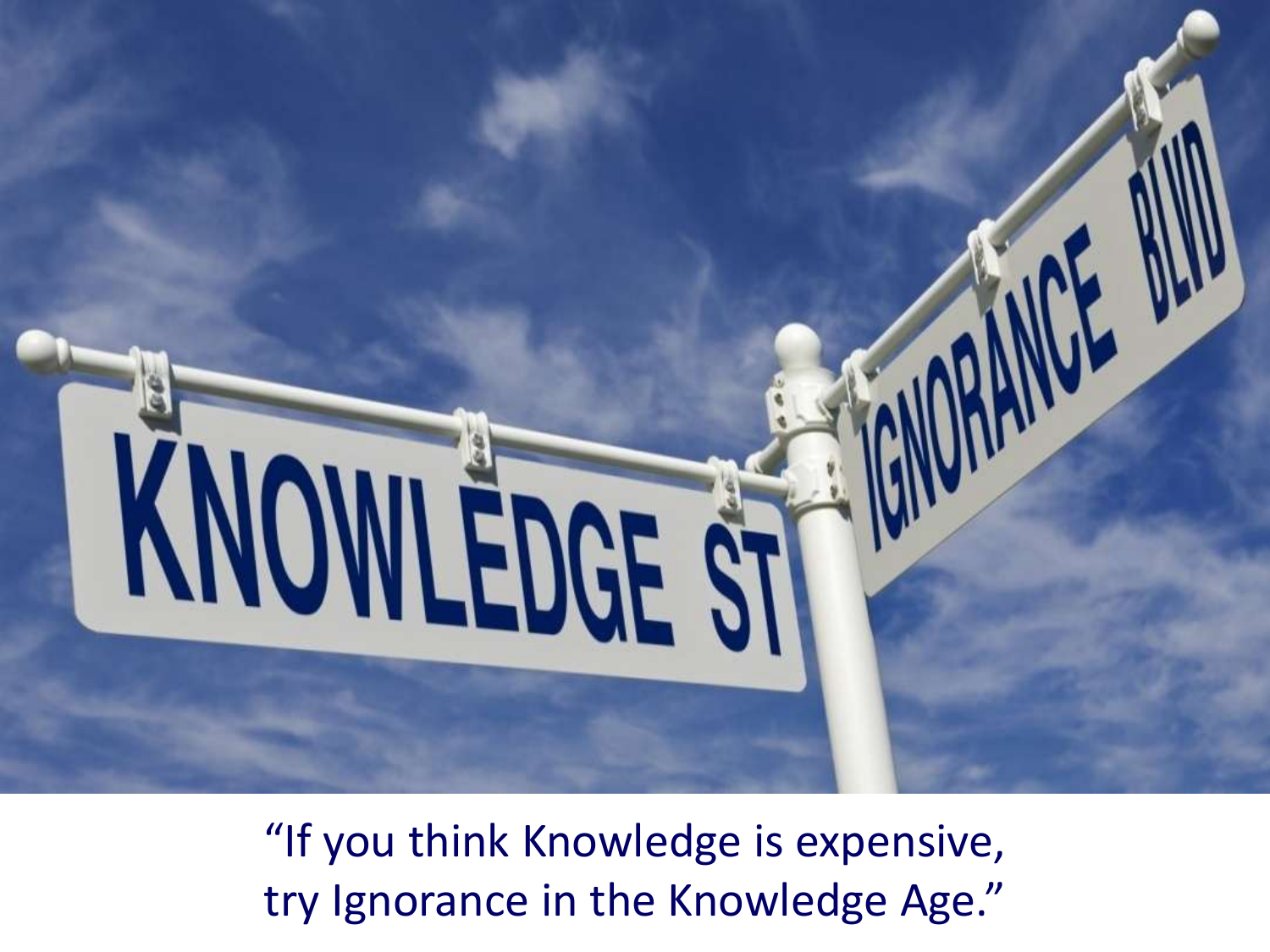# **Life is an "Open Book Exam"**

**50%**

# **How Good is Your Book?**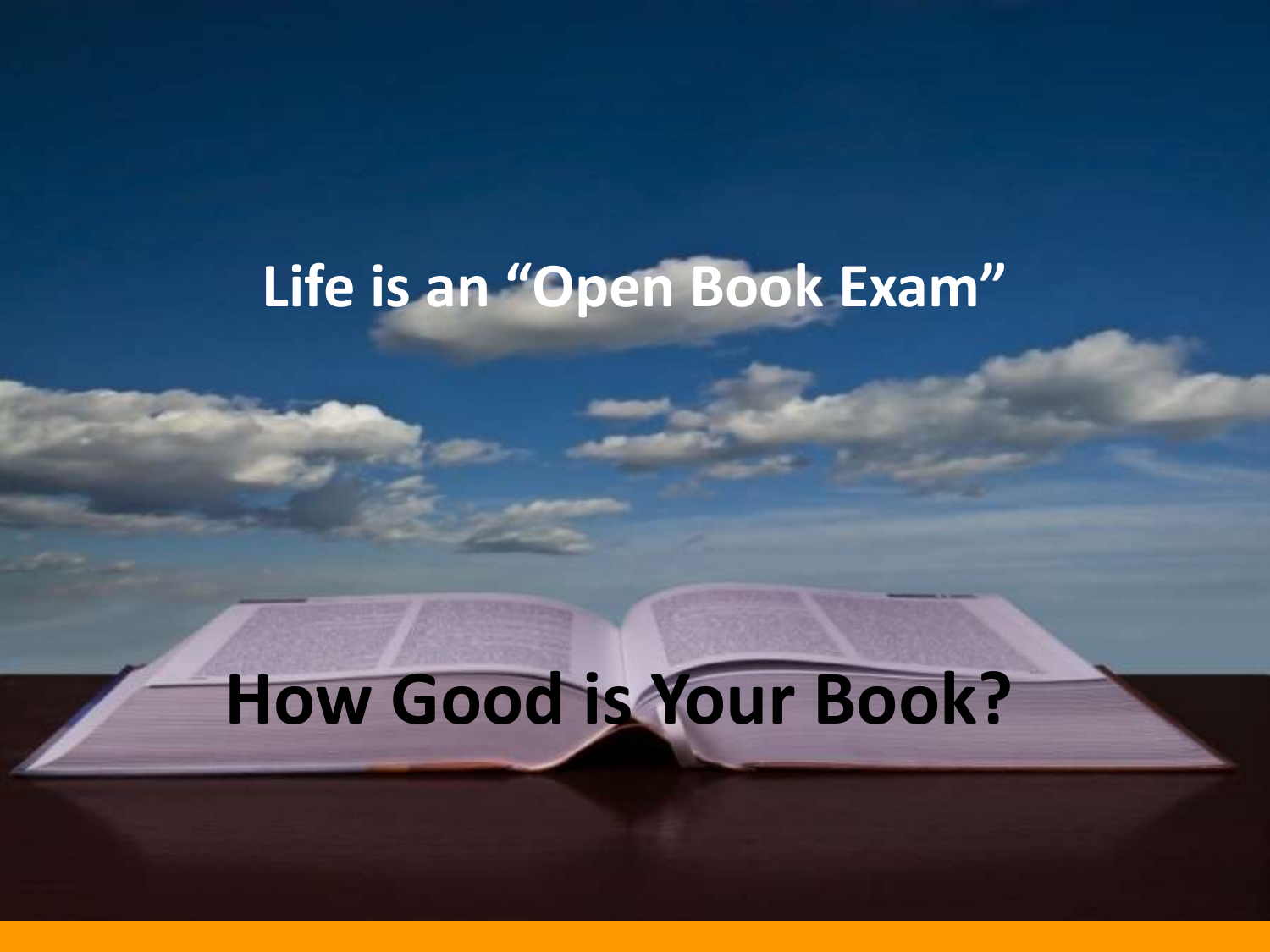Authors studied DoD guidance in **National Defense Strategy**  (2008b), the **Capstone Concept for Joint Operations** (2009) and the **Quadrennial Defense Review** (2006), **"which all highlight a shifting focus to KM in operations."**

## **Leadership, Coordination, Control, Metrics**.

Here are the results that should be largely anticipated by a robust KM methodology.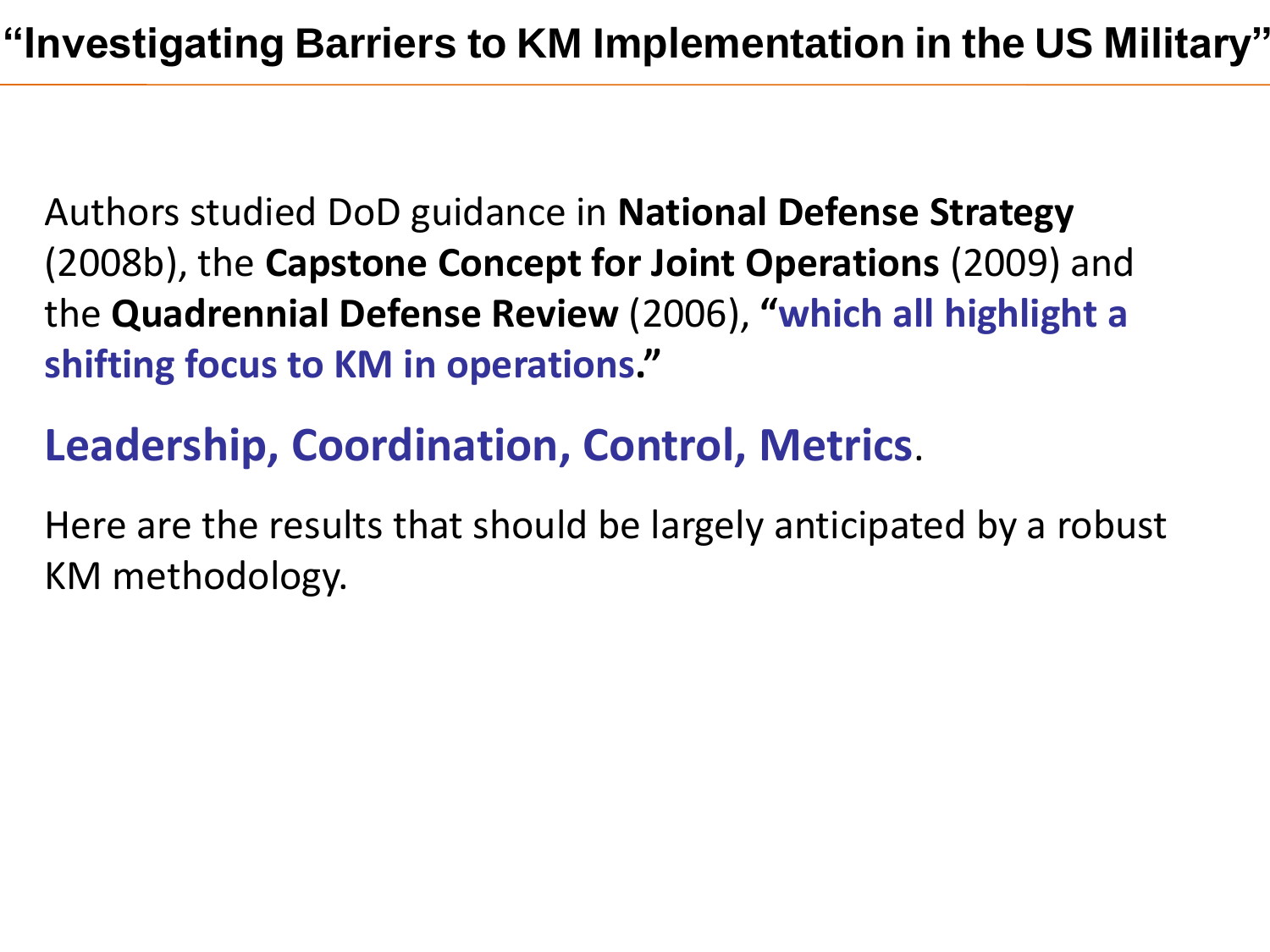File Edit Activity Window Help

#### αI IG. lici IĦ IA'IIATI<del>A</del> DI It⊠l

#### क<mark>े Create a Learning Organization - (WBS Edit)</mark><br><mark>ार</mark> A0 Create a Learning Organization



| 停<br>c                                                                                         |                                                                                  |                                                                                                |                   |                                                         |                              |                            |                                 |
|------------------------------------------------------------------------------------------------|----------------------------------------------------------------------------------|------------------------------------------------------------------------------------------------|-------------------|---------------------------------------------------------|------------------------------|----------------------------|---------------------------------|
| zation - (WBS Edit)                                                                            |                                                                                  |                                                                                                |                   |                                                         |                              |                            |                                 |
| ization                                                                                        |                                                                                  |                                                                                                |                   |                                                         |                              |                            |                                 |
| Imperative                                                                                     | Information about Activity A2                                                    |                                                                                                |                   |                                                         |                              |                            |                                 |
|                                                                                                | Label Design/Justify KM Initiative                                               |                                                                                                |                   |                                                         |                              |                            |                                 |
| <b>Sciences</b>                                                                                | Title Design/Justify KM Initiative                                               |                                                                                                |                   |                                                         |                              |                            |                                 |
| <b>Processes</b>                                                                               |                                                                                  |                                                                                                |                   |                                                         |                              |                            |                                 |
| Techniques<br>l Technology                                                                     |                                                                                  |                                                                                                |                   |                                                         |                              |                            |                                 |
| posed KM Solutions                                                                             | O Metrics<br>⊙ Description                                                       |                                                                                                |                   |                                                         |                              |                            |                                 |
| able KM Principles                                                                             | Whether a grass roots KM Initiative or a Strategic KM Initiative, this phase     |                                                                                                |                   |                                                         |                              |                            |                                 |
| e Audit                                                                                        | discloses the proper methodology to design and justify an initiative before      |                                                                                                |                   |                                                         |                              |                            |                                 |
| iff Meeting                                                                                    | large-scale implementation including the critical change management requirements |                                                                                                |                   |                                                         |                              |                            |                                 |
| Group & Audit Team                                                                             | of Phase $\mathop{\rm III}.$                                                     |                                                                                                |                   |                                                         |                              |                            |                                 |
| nications Plan                                                                                 |                                                                                  |                                                                                                |                   |                                                         |                              |                            |                                 |
| ise Info<br>lesults                                                                            |                                                                                  |                                                                                                |                   |                                                         |                              |                            |                                 |
| lit Report                                                                                     | <b>Process Management Tool</b>                                                   |                                                                                                |                   |                                                         |                              |                            | Ð<br>lx                         |
| erformance Targets'                                                                            | Edit Reference Window Help<br>File                                               |                                                                                                |                   |                                                         |                              |                            |                                 |
| :gy                                                                                            |                                                                                  |                                                                                                |                   |                                                         |                              |                            |                                 |
|                                                                                                |                                                                                  |                                                                                                |                   |                                                         |                              |                            |                                 |
|                                                                                                |                                                                                  | <b>Solution</b> References - Activity - Design/Justify Improvement Initiatives                 |                   |                                                         |                              |                            | $\blacksquare$ o $\blacksquare$ |
| iative                                                                                         | <b>Lessons</b>                                                                   | <b>Bibliography</b><br><b>Barriers</b>                                                         | <b>Guidelines</b> | <b>Keys to</b><br>Checklists                            | <b>Techniques</b>            | Tools<br><b>Steps</b>      |                                 |
| ement Analysis <sup>.</sup><br>nal Guidance & Tools                                            |                                                                                  |                                                                                                |                   | <b>Success</b>                                          |                              |                            |                                 |
| <b>Plan and FEA</b>                                                                            | ∙A×                                                                              | ĀΛ                                                                                             |                   | ₹                                                       |                              |                            |                                 |
| 'lan & FEA                                                                                     |                                                                                  |                                                                                                |                   |                                                         |                              |                            |                                 |
| ganizational Change                                                                            |                                                                                  |                                                                                                |                   |                                                         |                              |                            |                                 |
| trategies                                                                                      | <b>Reference Book</b>                                                            | <b>Reference Title</b>                                                                         |                   | Memo:                                                   |                              |                            |                                 |
| agement Project Plan                                                                           | Bibliography                                                                     | Fifth Discipline, Peter Senge                                                                  |                   | Building a Learning                                     |                              |                            |                                 |
| for Change                                                                                     | <b>Guidelines</b>                                                                | <b>Economic Analysis Guidelines</b>                                                            |                   | Organization is a matter of                             |                              |                            |                                 |
| )rocess owner support)<br>Engineering                                                          | <b>Keys to Success</b>                                                           | <b>Improvement Initiatives</b>                                                                 |                   | developing five disciplines:                            |                              |                            |                                 |
| ative                                                                                          |                                                                                  | Lessons<br><b>Enterprise Integration - Executive View</b>                                      |                   | Systems Thinking - (the fifth)                          |                              |                            |                                 |
| Operations                                                                                     |                                                                                  | Lessons<br>Overview of Knowledge Management                                                    |                   | - keeping the big picture                               |                              |                            |                                 |
| Process and Info Systems                                                                       |                                                                                  | <b>The Fifth Discipline</b><br><b>Lessons</b><br>Techniques<br><b>Economic Analysis</b>        |                   |                                                         | foremost in everyone's mind, |                            |                                 |
|                                                                                                | Tools                                                                            | <b>Economic Analysis Tool</b>                                                                  |                   | is the principle that informs                           |                              |                            |                                 |
| ontrols:                                                                                       |                                                                                  |                                                                                                |                   | and knits together the other                            |                              |                            |                                 |
| ÷                                                                                              |                                                                                  |                                                                                                |                   | four. A conceptual framework<br>everything related to   |                              |                            |                                 |
|                                                                                                |                                                                                  |                                                                                                |                   | everything else. Processes,                             |                              |                            |                                 |
| A2<br>Outputs                                                                                  |                                                                                  |                                                                                                |                   | not separate, unrelated                                 |                              |                            |                                 |
|                                                                                                |                                                                                  | w                                                                                              |                   | events and actions.                                     |                              |                            |                                 |
|                                                                                                |                                                                                  | Lesson - Fifth                                                                                 |                   | Shared Vision - the                                     |                              |                            |                                 |
| chanisms                                                                                       |                                                                                  | Discipline                                                                                     |                   | development of common                                   |                              |                            |                                 |
| Word.Document.8                                                                                |                                                                                  |                                                                                                |                   | purpose and commitment.<br>Gap is creative tension, the |                              |                            |                                 |
| Click to view activity information.                                                            |                                                                                  | Read                                                                                           |                   | energy for change. Vision, no                           |                              |                            |                                 |
| 图 CKM_Program_C                                                                                |                                                                                  |                                                                                                |                   |                                                         |                              |                            |                                 |
|                                                                                                |                                                                                  |                                                                                                |                   |                                                         | Close                        |                            |                                 |
|                                                                                                |                                                                                  |                                                                                                |                   |                                                         |                              |                            |                                 |
| $1:32:16$ pm<br>Prerequisite preparation - background educational and instructional materials. |                                                                                  |                                                                                                |                   |                                                         |                              |                            |                                 |
|                                                                                                |                                                                                  | A Start   Al HP Status Window   ③ Inbox - Microsoft    Q Exploring - K.M.C   Fy Microsoft Word |                   |                                                         |                              | 9s4.<br><b>■ 喻 1:32 PM</b> |                                 |
|                                                                                                |                                                                                  |                                                                                                |                   |                                                         | ll-o-Process Man.            |                            |                                 |

|| 고 |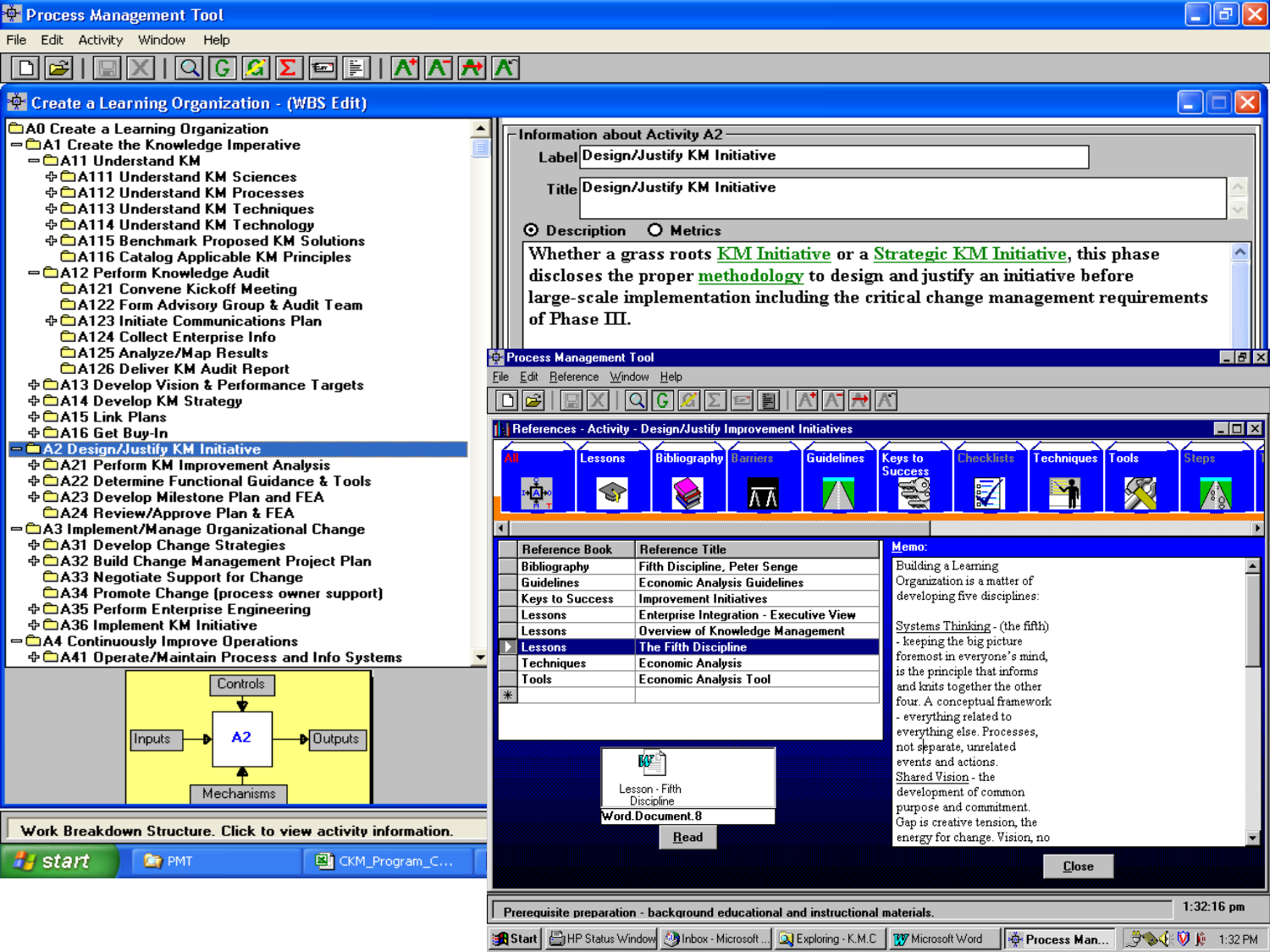## **Knowledge Management Methodology**



#### **Create a Learning Organization**

The KM Institute's KM Body of Knowledge (KMBOK)™ includes a:

- KM curriculum from KM Awareness to full KM Certification
- KM references library
- KM Technology Solutions Map, and
- KM Methodology to "Create a Learning Organization"

The KM Methodology is taught in the KM Institute's KM Certification Programs. It is provided in a Knowledge Base (KBase) Tool by ProCarta.

Please peruse the high level content by phase; track activity A1234, under Plan Change, to see an actual content slice.

To learn about our icon-based "KM Books of Knowledge™" metaphor, click the "Books" icon or the "Learn" icon to take a brief interactive video lesson. The methodology's "Keys to Success" and "Guiding Principles" are provided here, plus a few key KM reference documents as well



Cu Internet